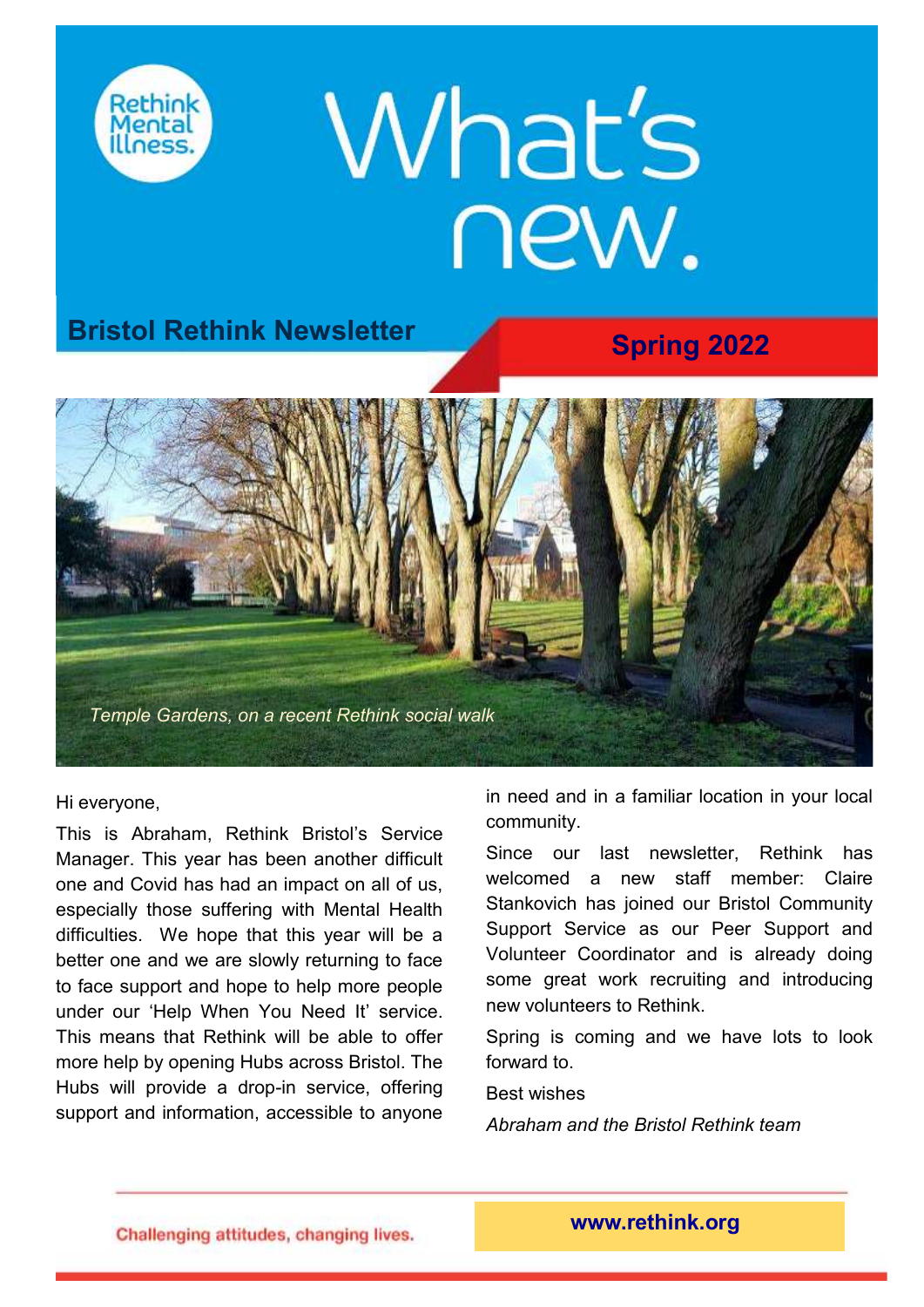## **Community Services**

## How to get in touch or refer someone to us for mental health support

**For yourself**: just call, text or email us—see back page for details. **Professionals:** send details of the person by email (password protected) or phone and we can take down their details. See more information here: **[www.rethink.org/help](https://www.rethink.org/help-in-your-area/services/community-support/bristol-community-support-services/)-in-your-area**

## Hubs / Drop-in

We are running a Hub / Drop in in our office at St Paul's Settlement every Wednesday from 1pm—4pm. This is an opportunity to seek further information and meet one of our community recovery workers face to face.

For further information please contact Abraham 07436093214 or Jane 07918726450.

## Useful contact details if you need money advice/financial help

#### Rethink Health and Money Advice Service

Freephone 0808 801 0525. Speak to one of our advisors regarding welfare benefits and money advice.

You could get £140 off your electricity bill for winter 2021 to 2022 under the Warm Home Discount Scheme. See warm homes discount scheme at [www.gov.uk](http://www.gov.uk)

#### Winter fuel payment

You will get your Winter Fuel Payment automatically (you do not need to claim) if you'[re eligible](https://www.gov.uk/winter-fuel-payment/eligibility) and either: you get the State Pension/ you get another social security benefit (not Housing Benefit, Council Tax Reduction, Child Benefit or Universal Credit) For more info [www.gov.uk](http://www.gov.uk)

Talking Money (Debt & money advice) Money advice service for people with debts. 0117 954 3990 or 0800 121 4511 or [mail@talkingmoney.org.uk A](mailto:mail@talkingmoney.org.uk)ppointment only service. Open Mon – Fri 9.30 – 5.00 pm.

#### South Bristol Advice Service

Debt and welfare benefits advice. Based in the Withywood Centre 0117 985 1122 Have drop ins and also an Online Debt Application Form.

#### North Bristol Advice service

Debt and welfare benefits advice. Based at

Gainsborough Square Lockleaze. Tel: 0117 951 5751/email: [team@northbristoladvice.org.uk](mailto:team@northbristoladvice.org.uk)

## St Paul's Advice Centre

Services – Welfare benefits, Debt and Money, Employment, Housing, Immigration, and other advice including consumer, discrimination, domestic violence and community care issues. [www.stpaulsadvice.org.uk 0](https://www.stpaulsadvice.org.uk/)117 955 2981 [enquiry@stpaulsadvice.org.uk](mailto:enquiry@stpaulsadvice.org.uk)

#### Advice Bureau

48 Fairfax Street, Broadmead. Tel: Mon – Fri 9.30 – 3.00 pm. Help with welfare benefits advice/debt and disability rights Tel: 0808 278 7957

#### Welfare, Benefits, Rights & Money Advice service

Tel: 0117 352 1888/Email [welfarerights@bristol.gov.uk](mailto:welfarerights@bristol.gov.uk)

#### Crisis Prevention Fund

One off emergency payments for those on very low incomes/benefits delays. Tel: 0117 2224500 Mon – Fri 9 – 12.00 Noon. Email [lcpf@bristol.gov.uk](mailto:lcpf@bristol.gov.uk)

Christians against Poverty Tel 0800 328 0006 Email [info@capuk.org](mailto:info@capuk.org)

#### National Debtline

Everything from advice about bailiffs to applying for bankruptcy.

<https://www.nationaldebtline.org/> 0808 808 4000 or complete the online form.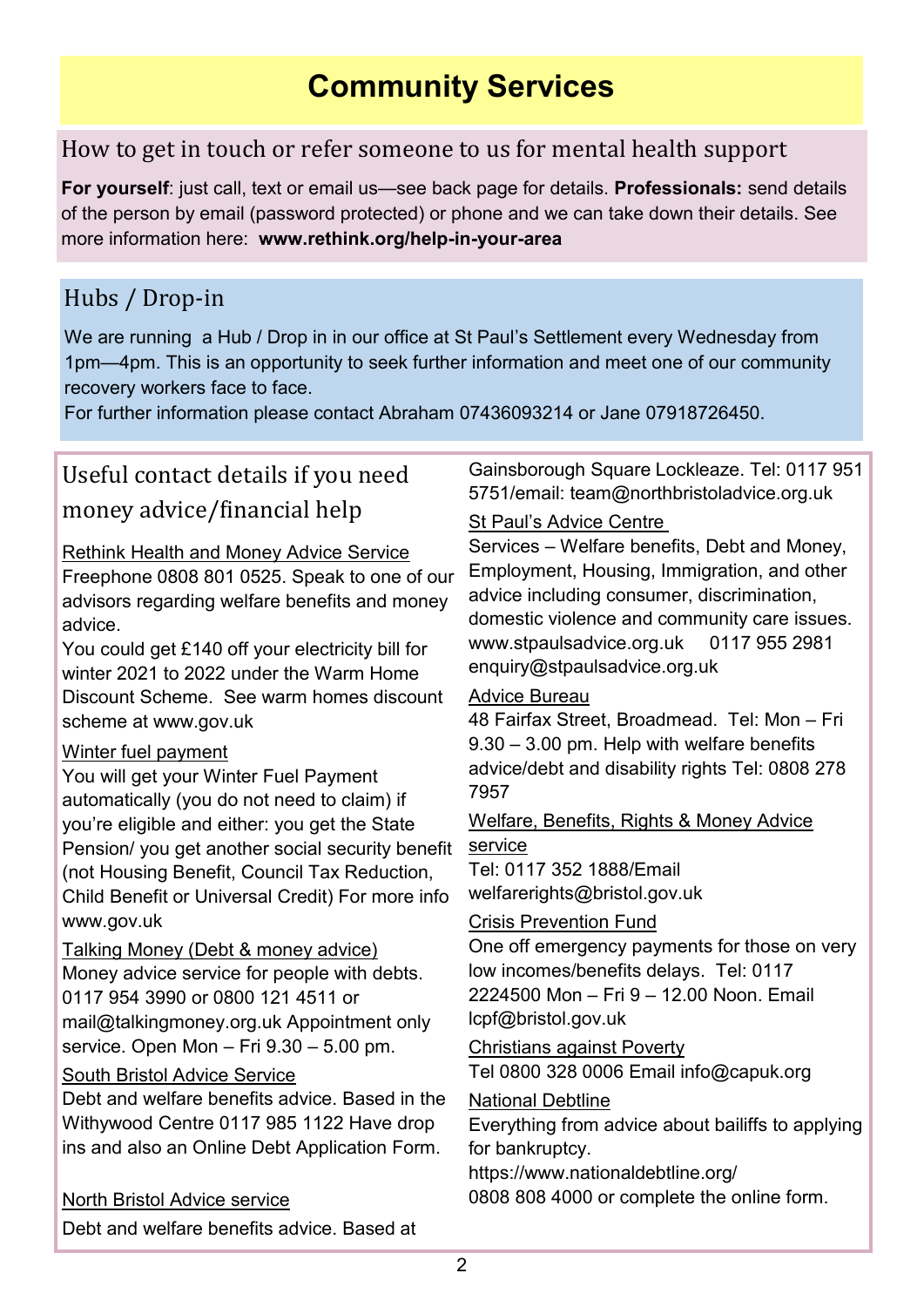## Self Compassion group

At present we are running a zoom group available for clients who are getting support from Rethink. The group aims to develop Self Compassion in order to reduce and help manage depression, anxiety and stress. The course covers identifying self compassion, the barriers to self compassion and practical steps to enable you to become more self compassionate.

It is a 6 week course . If you wish to register an interest in participating in the group please contact Jane on 07918726450.

## **28 Read Easy**

Read Easy helps adults in the community learn to read. At Read Easy Bristol we pair up those who struggle with coaches to help them learn and improve, it's a completely free, volunteerrun service. If you know someone who could benefit from this service you can contact Miles Lynch, Referrals Networker at Read Easy Bristol.

To contact Miles you can phone 07907491414 or email [bristolnetworker@readeasy.org.uk](mailto:bristolnetworker@readeasy.org.uk)

<https://readeasy.org.uk/groups/bristol/>

## Healthy Sleep Hygiene Tips

Healthy sleep hygiene refers to healthy sleep habits. Good hygiene is important because getting good sleep is good for your mental and physical wellbeing as well as your overall quality of life.

Your behaviours during the day can affect how well you sleep. Your food and drink choices, evening routine and many other activities influence and play a part in your ability to sleep well. Try to go to sleep and wake up at the same time every day. Make sure bedtime allows you to have 7-8 hours of sleep every night.

### Creating a relaxing bedtime routine:

- Taking a warm bath or shower.

- Try to do some gentle relaxation exercises to help your muscles relax and release tension, such as tensing up your body and gradually relaxing each part starting with your toes and working your way up.

- Spend a few minutes meditating to calm body and mind.

- Listen to some soothing music, whilst focussing on your breathing.

- Spend some time reading a book. (Stay away from electronic reading devices).

- Turn off electronic devices an hour before bedtime. Your phone, emits a blue light which reduces melatonin, making it more difficult for you to sleep.

- Some people find having a warm milky drink helps at bedtime

#### Exercise

Exercise regularly. 30 minutes of exercise per day can improve your sleep quality as well as

your overall health. Exercising outdoors increases the benefits even more since exposure to light helps regulate your sleep cycle. (Avoid strenuous exercise before bedtime).

#### Food & Drink

Avoid having a large meal before bedtime. Limit your caffeine intake. The effects of caffeine can last up to between 3-7 hours after consumption.

#### Make your sleep environment

#### comfortable

Some people prefer a cool dark room, with blackout curtains.

Make sure you have a comfortable mattress and pillows.

Relaxing pillow sprays are available at most health shops. (Holland & Barrett). Earplugs may be a good idea to cut out noise.

## Go to sleep when you feel tired

Limit cat napping. Napping during the day can make it harder to fall asleep.

If you do cat nap try to limit it to 30 minutes and try to avoid napping later in the afternoon.

## Thinking about things to do

Thinking about things can keep you awake. Write down worries and a to do list, prioritizing the things that you need to do tomorrow and the rest of the week.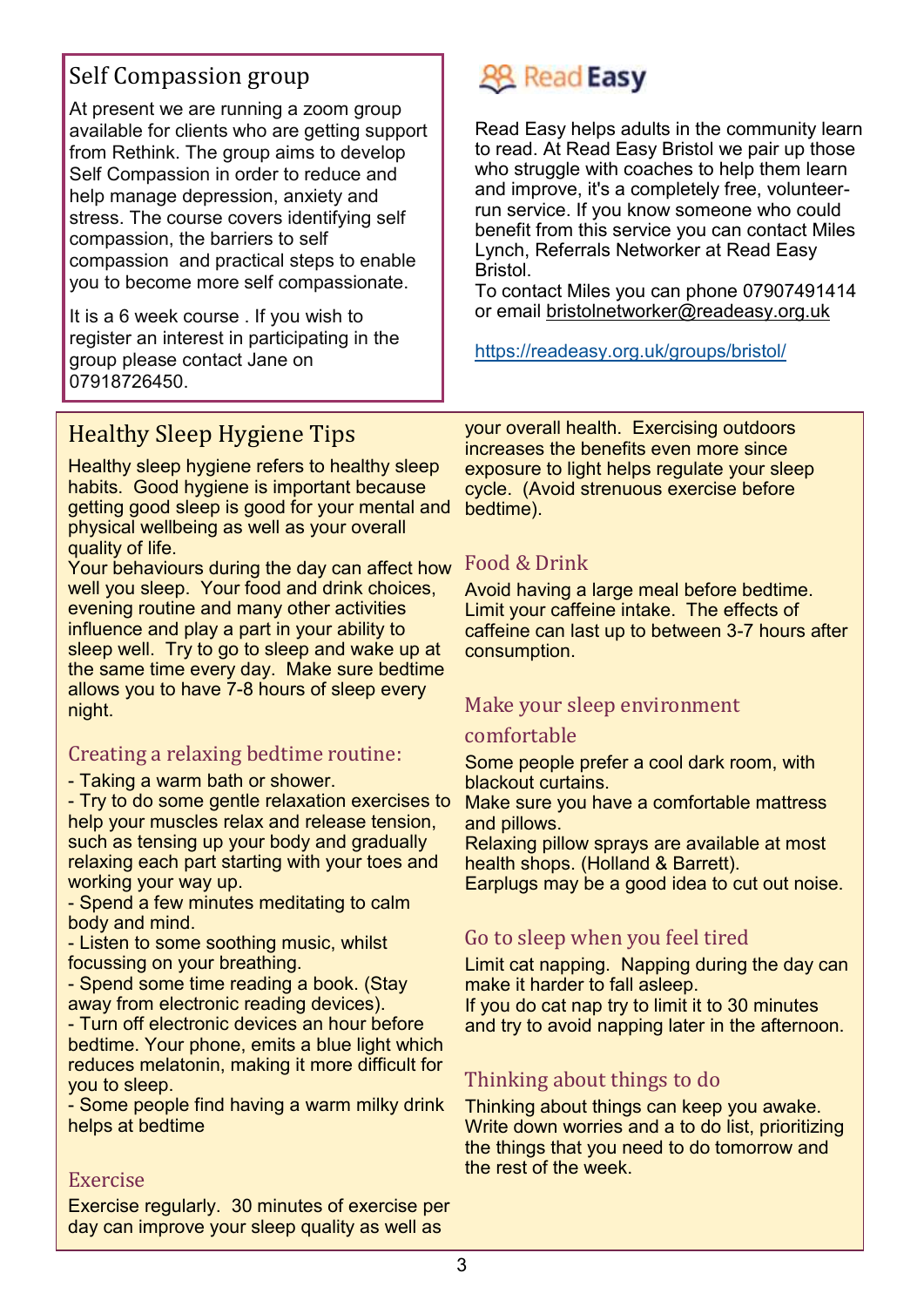## Healthy Living Quiz (answers on p.9)

- 1. Approximately how much of the human body is water?
	- a. 45%
	- b. 60%
	- c. 80%
- 2. Which of these doesn't count towards your five a day?
	- a. Sweet potatoes
	- b. Potatoes
	- c. Orange juice
- 3. How much is the recommended salt allowance per day?
	- a. 1 teaspoon
	- b. 3 teaspoons
	- c. 5 teaspoons
- 4. What is the best source of vitamin D?
	- a. Eggs
	- b. Fortified breakfast cereal
	- c. Sunlight
- aim to drink each day?
	- a. 6-8
	- b. 8-10
	- c. 10-12
- 6. Which drink has more sugar, coke or orange juice?
	- a. Orange juice
	- b. Coke
	- c. They have approximately the same amount
- 7. How much is the recommended fibre intake per day?
	- a. 12g
	- b. 20g
	- c. 30g
- 8. How much moderate intensity exercise are we recommended to do each week?
	- a. 2.5 hours
	- b. 5 hours
	- c. 7 hours
- 9. Which of these has been found to disrupt sleep the most?
	- a. caffeine
	- b. nicotine
	- c. alcohol
- 5. How many 200ml glasses of water should we 10. The recommended alcohol limit for men and women is 14 units per week. What is this in bottles of wine?
	- a. 1.5 bottles
	- b. 2 bottles
	- c. 3 bottles

## Tuna Pasta Bake

4 servings and cooks in 15 minutes.

#### **Ingredients**

1 sachet of Colman's tuna Pasta Bake Seasoning Mix 225g pasta – fusilli, penne or twirls (not spaghetti) 425ml skimmed milk

2 tins (preferably in sunflower oil) of tuna,

drained

80g cheese grated

115g frozen or tinned sweetcorn (Drain excess liquid if tinned)

#### **Directions**

- 1. Cook the past as per pack instructions.
- 2. Mix the Colman's seasoning and milk in pan
- 3. Bring mix to boil, stirring, add tuna,



sweetcorn & the cooked pasta, simmer for 1 minute 4. Spoon into an ovenproof dish

5. Top with cheese and place under grill or bake in oven, until golden.

## Where to start Googling?

There is so much information online about mental health… if you are looking for a simple and reputable place to start, try these two sites:

[Rethink factsheets](https://www.rethink.org/advice-and-information/browse-all-topics/)

[www.rcpsych.ac.uk/mental](https://www.rcpsych.ac.uk/mental-health)-health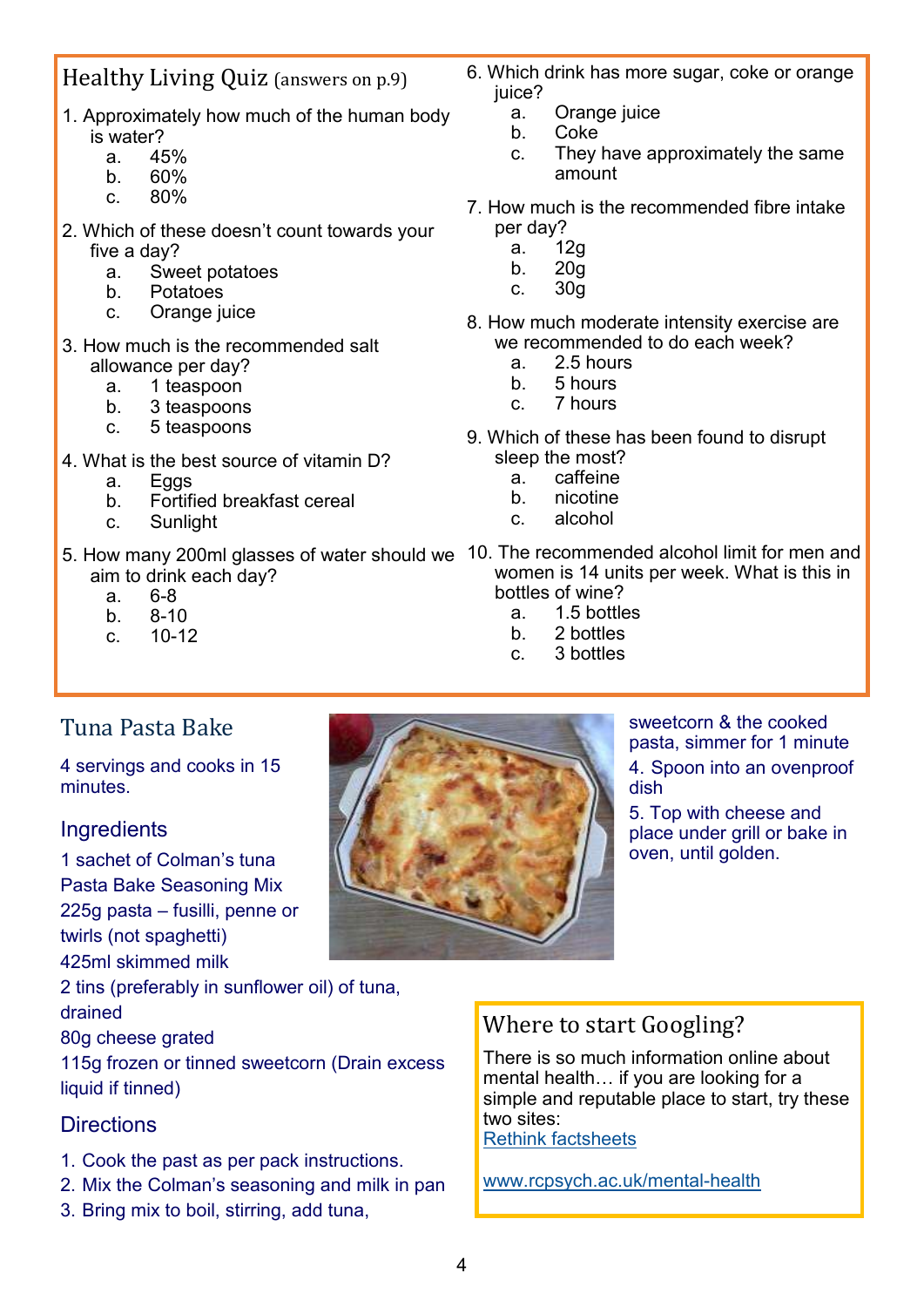## Volunteering with Rethink

Over the years many people who have used our services at Rethink Bristol have asked if there is a team of volunteers they could join. Time to Change filled this gap for some years, offering a campaigning role for anyone who wanted to raise awareness of stigma and



discrimination. Nationally, Rethink recruits volunteers, and in Bristol we have had reliable, dedicated volunteers who have been involved with the work we do in hospitals and at events (you know who you are!!) but until now, we haven't had a dedicated volunteer co-ordinator. So we are very pleased that we are now able to offer this new opportunity.

## **Volunteers Needed**

'Amazing', 'Giving', 'Inspiring' and 'Awesome' are just a few of the words we would use to describe our volunteers.

Our volunteers play an integral part in the services we provide and the people we support. If you are looking for a rewarding role where you will really make a difference whilst gaining experience along the way, *then join us here at Rethink Mental Illness.* 

#### **What you will be doing as a Volunteer:**

• Supporting the Recovery Coaches to run hubs e.g. by helping to set up the room and welcoming people) or as Co-Producers (workshops/support groups/etc)

- Supporting service users in various ways
- e.g Befriending, Tech Buddies, Peer Support)
- Working with other volunteers who support the service

#### **What will make you a great fit for this role:**

- Lived experience of mental health
- Empathy for others
- Good communication skills
- Reliable and punctual

#### **About the role:**

We are looking for volunteers who are able to commit to 4-8hrs a month, supporting our services in the local community. You will receive free training and regular support & supervision to ensure you feel confident in your role. Full job descriptions will soon be available on our website: [https://www.rethink.org/](https://www.rethink.org/aboutus/what-we-do/work-for-us/latest-vacancies/) [aboutus/what](https://www.rethink.org/aboutus/what-we-do/work-for-us/latest-vacancies/)-we-do/work-for-us/latest[vacancies/](https://www.rethink.org/aboutus/what-we-do/work-for-us/latest-vacancies/)

#### **About the service:**

The support service has been working for many years to help Bristol-based people with mental health issues make a positive difference in their lives. The service works with anybody who has mental health difficulties.

We support people within the community and work with them to build meaningful connections. Our Support is centered around help when you

need it, as well as values of recovery and social inclusion, and we have found people that use our service become more independent, confident and resilient.



Our Volunteer Coordinator is looking after these roles. If you have any questions about these positions, please feel free to drop her an email at: **Claire.Stankovic[h@rethink.org](mailto:recruitment@rethink.org)** or give her a call on **07570307463** 

The safety and wellbeing of our service users and colleagues is our priority. It is a condition of employment for anyone joining us in a front-line role that they have either had the recommended Covid-19 vaccine or agree to have it when offered by the NHS. We also require all staff to undertake regular testing to ensure the safety of service users and staff.

*We welcome applications from everyone, applicants with lived experience, those who are Lesbian, Gay, Bisexual, Transgender, Queer/ Questioning+ (LGBTQ+), people with a disability, or those from Black, Asian and Minority backgrounds are actively encouraged to apply. We are proud to have also been awarded Disability Confident employer status. We have an ambition of becoming an anti-racist organisation and we recognise there is more to do in ensuring our recruitment is fair and inclusive, which is why we are recruiting new roles in helping us to achieve this.*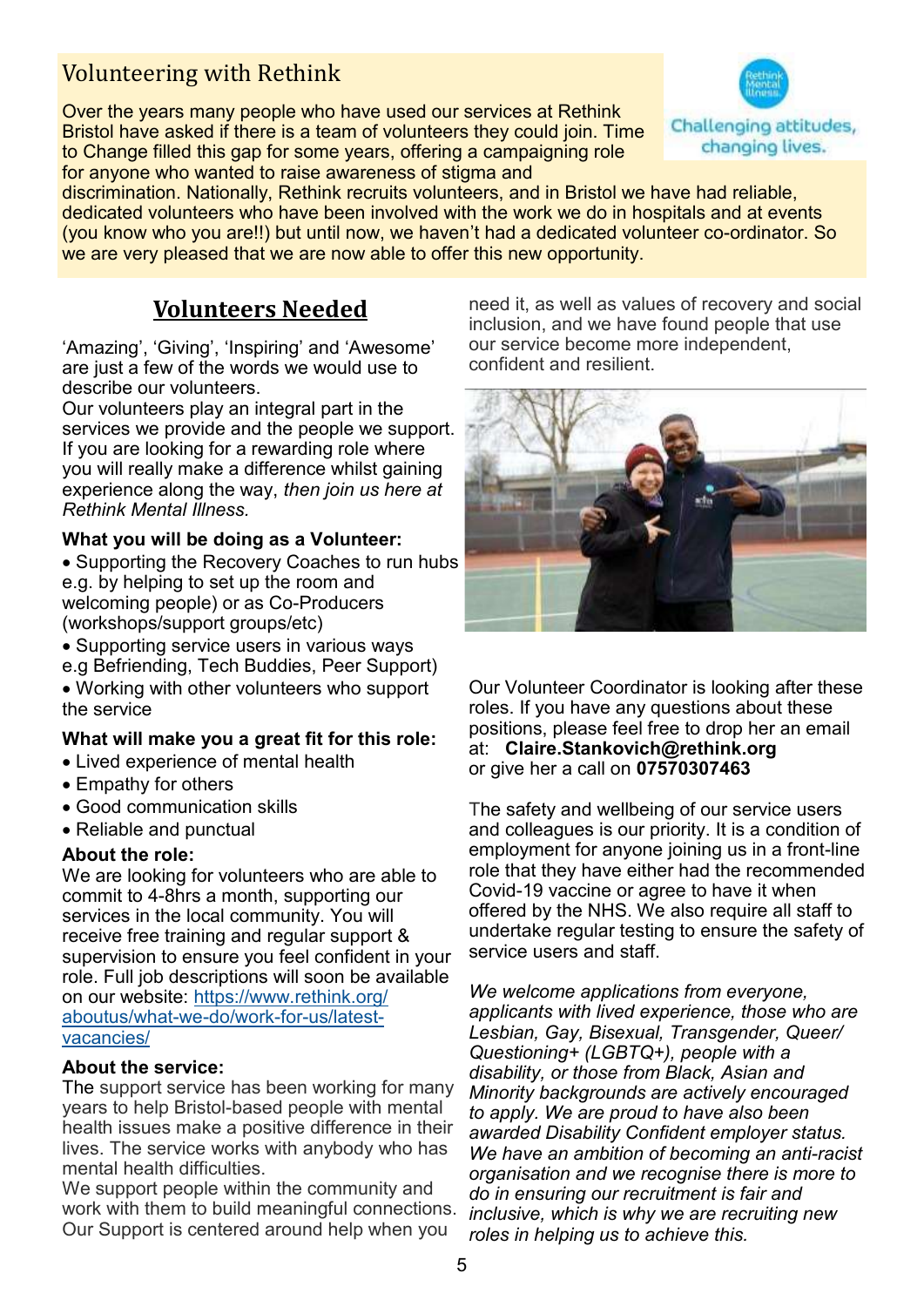## **Community Development Work**

## What is 'Community Development'?

Rethink Bristol's Community Development Worker is Narinder Chana (she/her(s)). Narinder's work focuses on Black, Asian and minoritised ethnic (BAME) individuals and communities and aims to improve understanding of mental wellbeing as well as access to information and support.

## **Come & meet us at March's Community Health Event in Easton**

Narinder and Health Links colleagues will be at Easton Community Centre on Saturday 26 March 2022. We'll have information about emotional wellbeing, healthy living and support that's available from Rethink Bristol's services, as well as how to access free Mental Health First Aid training if you are supporting the wellbeing of people from BAME communities.





Narinder and Shahnaz Chowdhury at Healthlinks continue to offer confidential emotional/mental wellbeing telephone surgeries with Bengali & Sylheti language support.

Phone Surgery times: 2pm on the last Tuesday of every month.

From 22 February 2022, we will also be offering this with Punjabi and Urdu-speaking Link Workers.

Outside of the surgeries, you can contact Narinder to speak in English on 07970 892041 any time in office hours.

## **Black Women Pause**

Launched in October 2020, Black Women Pause is an online space for Women of Colour living or working in Bristol.

Promoting emotional wellbeing, self-help tips and information Join us bi-monthly to share, listen or simply take time to pause.

Facilitated by Narinder and colleagues from Nilaari, please contact on 07970892041 or narinder.chana@rethink.org for more information.

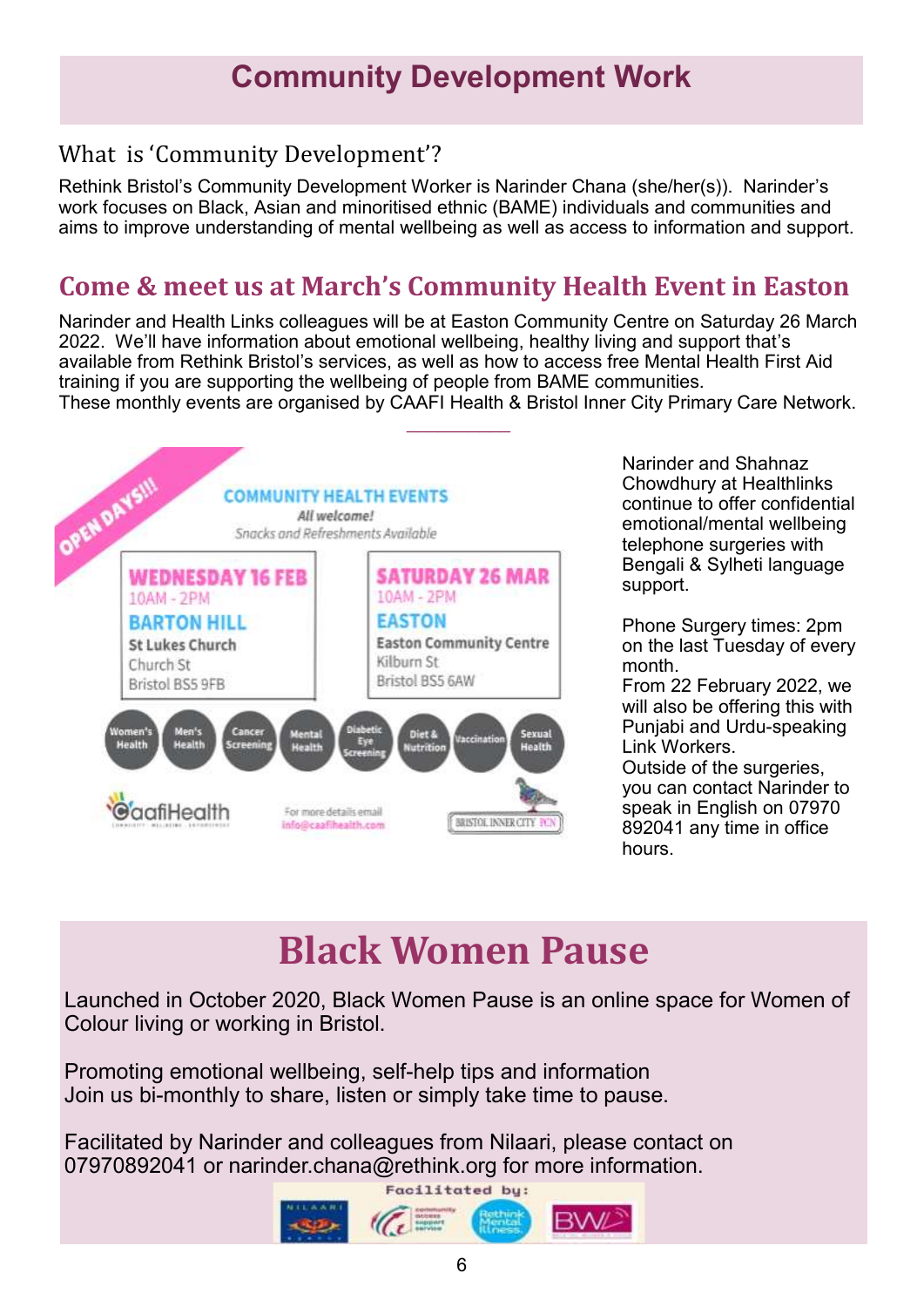## Diversity on the agenda

We know Black and Minority Communities find it difficult to engage with services and yet they are often more likely to experience increased mental health difficulties. For example:

- Black people are four times more likely to be detained under the Mental Health Act than White people.
- Over the last year, One in eight LGBTIQ + people aged 18-24 have attempted to end their life.
- Refugees and Asylum seekers are more likely to experience mental health difficulties than the general population, including higher rates of depression, anxiety and PTSD.
- Up to 50% of deaf community in Britain experience mental health difficulties.

Therefore, we will be introducing new projects such as 'Urban Minds' and 'Black Men Talk Health' alongside our existing community development work focusing on race equity and mental health.

## Urban Minds:

A new project '**Urban Minds'** is a strong Community Driven alternative support provision that will be Culturally designed for the development needs & awareness of mid age Black men initially. It mission is to ensure it addresses the:

- Physical Good Body Maintenance/Fitness
- Spiritual- Inner Mind Development of Self
- Well Being-Interaction & Cooperation

• Health- Sharing, Caring & Dietary Needs. UM is located in St. Paul's and will be a safe space that intervene early to prevent Black men from going into Withdrawal, Rejection, Denial & Isolation. As a Social Hub it will be stimulating, recreational and deliver a range of practical, theoretical self maintenance programnes.

UM will run sessions that enable young men to openly talk about their:-

- Physical Health and Well being support
- Spiritual Guidance
- Regular events that promote wellbeing and reduces stigma,
- Racism, Negative Stereo typing and how to deal with these.
- Developing Good & Sustainable Peer Support Structures.

#### **Developing Active Partnerships**

UM will seek to Collaborate & Work with other like minded services both Locally and Regionally. By way of:

- Providing Advocacy for Service Users out/in Mental Health institutions.
- Become an active Professional agency which will support clients being referred & discharge into the community.
- Sign posting to other service providers
- Offer Advice and guidance to maintain independent living.

You can also contact us at [urbanmindsbristol@gmail.com](mailto:urbanmindsbristol@gmail.com)

## What's going on in our community



**Black Men Talk Health'** is an Online Health Seminar, for Black men to discuss relevant issues that concern them and their community. The sessions will be led by, and are for Black African and Asian men only.

Our first seminar; 'Let's Talk Covid and Vaccination', will be held on Thursday 17th February 2022 between 12 noon – 1.30pm. Following on from this, the seminars will be held on the 4th Thursday every other month (February, April, June, August, October, December.)

You can register interest using this weblink and a Zoom link will be sent out to you on the day of the event.

Eventbrite: [https://www.eventbrite.co.uk/e/](https://www.eventbrite.co.uk/e/black-men-talk-health-tickets-254441951727) black-men-talk-health-tickets-[254441951727](https://www.eventbrite.co.uk/e/black-men-talk-health-tickets-254441951727)

Alternatively, the zoom link will be available on [www.nilaari.co.uk](http://www.nilaari.co.uk) or you can call 0117 9525742 or via Rethink on 07436093214)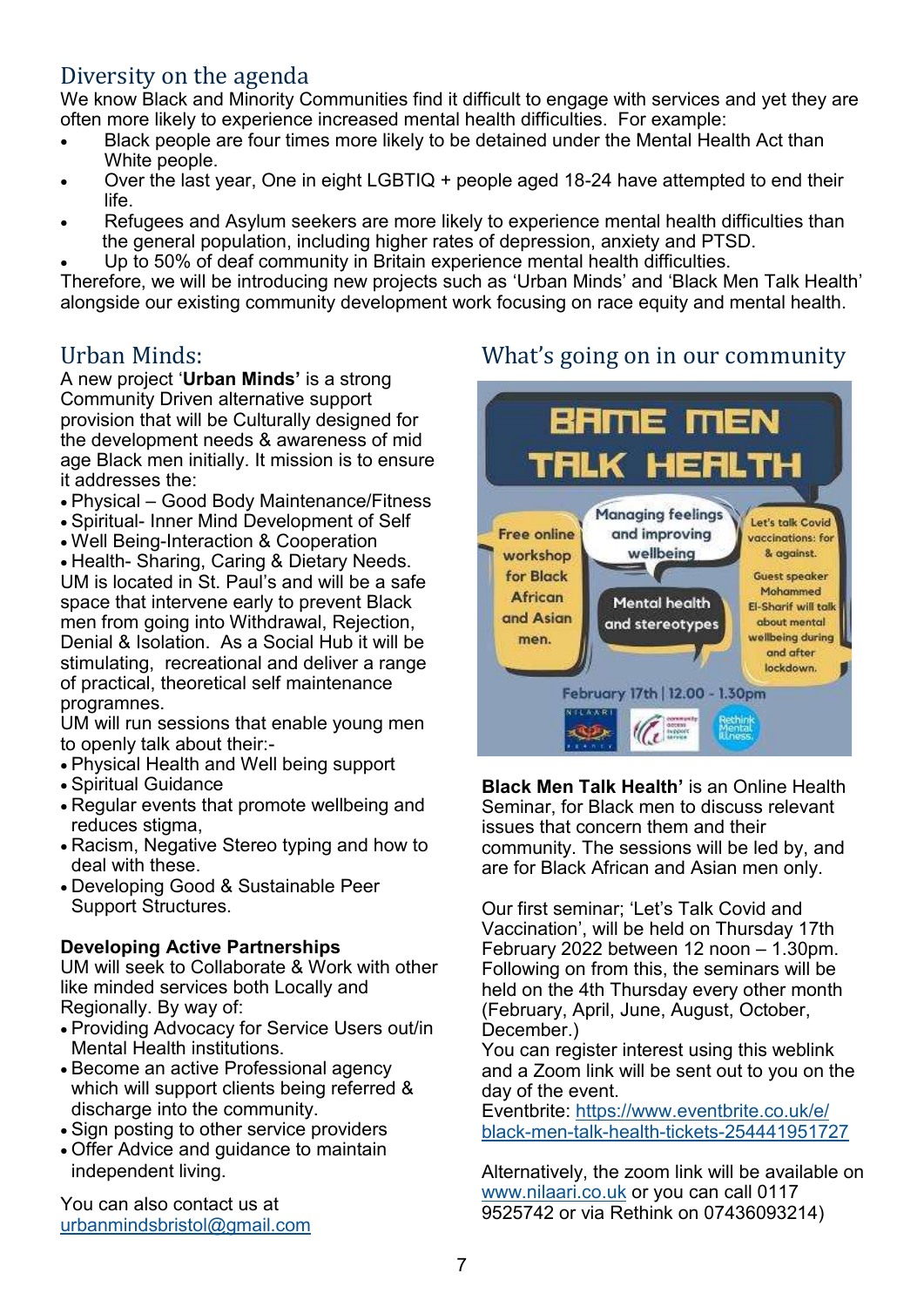

### Who is this service for?

Anyone who has a family member, partner or close friend who experiences mental health issues and gives them some kind of support. As well as dealing with crises, keeping in contact or giving a listening ear, you might be calling to remind them to take medication,

We are currently offering:

- individual support (phone or in person)
- Carers Assessments & Carers breaks
- Newsletters and emailed bulletins
- Social walks
- Individual support for Family & Friends using Fromeside & Wickham

arranging their appointments, or helping financially. They may live with you or live far away. Everyone's situation is different, but a mental illness often has an impact on those around the person who experiences it, and Rethink Carers Service aims to relieve some of the pressure on families and friends.

- Workshops on topics like Setting Boundaries, Motivation and Recovery
- Finding information and specialised services locally including out of area
- Liaising with mental health teams and GPs & ensuring carers are involved in planning
- Drop in meetings at Knowle West Health Park

## Invitation to afternoon tea

As we had to cancel our Christmas tea party, we set a new Spring Tea Party date… do come and socialise with each other and enjoy some refreshments. We have booked a room upstairs in the Wesleyan Chapel in Broadmead, lift access is available.

#### **Wednesday 9th March 3.30pm - 5pm**

RSVP or book here: [www.eventbrite.co.uk/e/afternoon](https://www.eventbrite.co.uk/e/afternoon-social-event-tickets-265100993207)-social-event -tickets-[265100993207](https://www.eventbrite.co.uk/e/afternoon-social-event-tickets-265100993207)

### Want to hear from us regularly?

As well as this newsletter, we send emailed bulletins on average twice a month. Just let Karen know if you would like to be added to our list.

If you would like to receive this newsletter by post, or prefer it to be emailed, do let us know.



#### Invitation to our Focus group

We'd also like hear from you about what parts of the service you have found beneficial, and what suggestions you have that could improve our service to families and friends. We have booked the Horsefair room upstairs, lift access is available. Stay on after the focus group for tea and cakes! We have booked the<br>
Horsefair room upsta<br>
access is available. S<br>
after the focus group<br>
and cakes!<br>
Wednesday 9th March<br>
2pm - 3.30pm<br>
RSVP or book here:<br>
www.eventbrite.co.uk/e/focus-group-for-carers-service-tickets-2651

#### **Wednesday 9th March 2pm - 3.30pm**

RSVP or book here: [www.eventbrite.co.uk/e/focus](https://www.eventbrite.co.uk/e/focus-group-for-rethink-carers-service-tickets-265105346227)-group-for-rethink

## How to get in touch or refer a family member of friend to us:

Self: just call or email us—see back page for details. Professionals: send details of the carer by email (password protected) or phone and we can take down the details.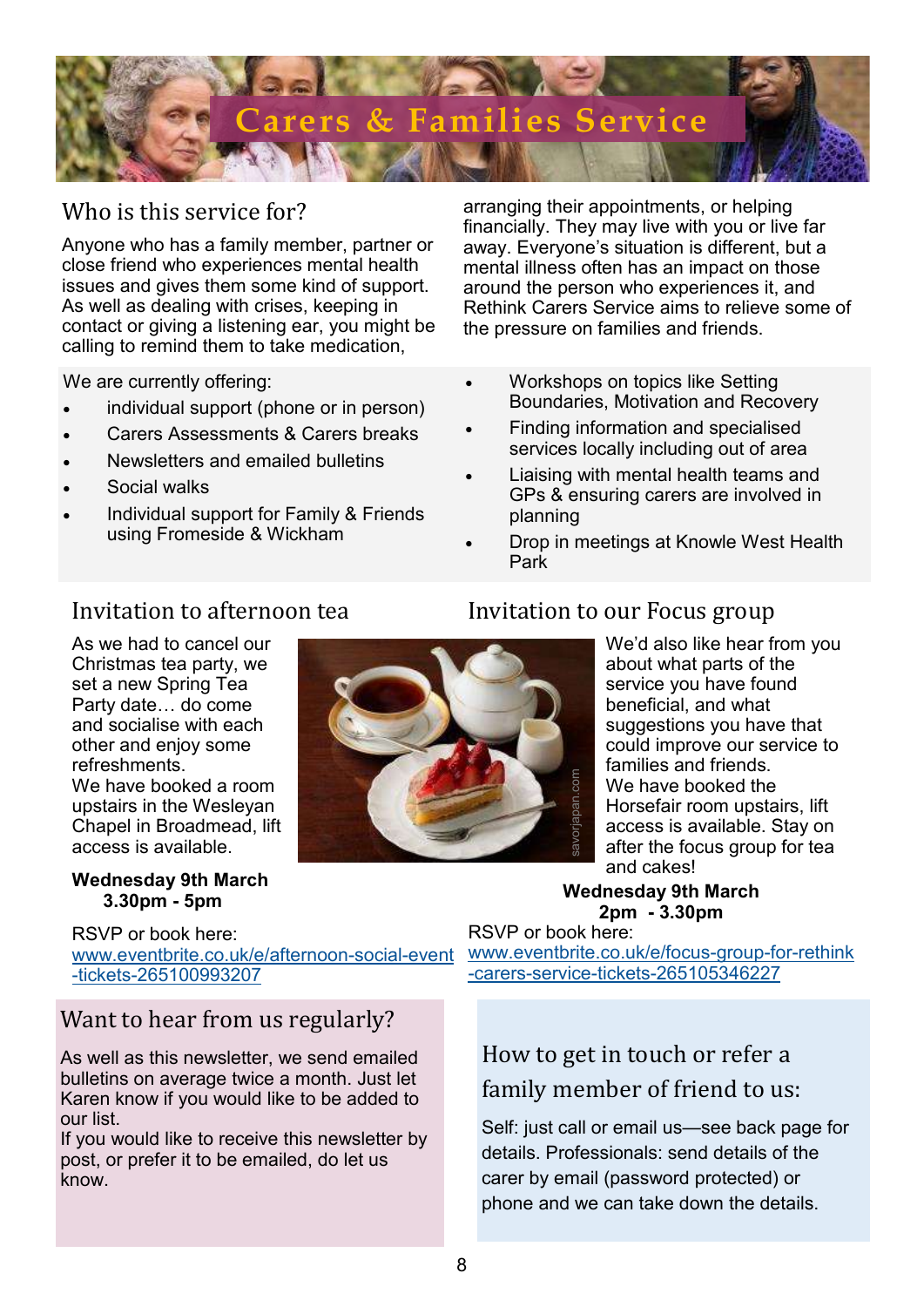# [eventseeker.com](https://eventseeker.com/venue/15855-blaise-castle-house-museum-bristol)

## Changes to our support groups

Since April 2020 we have been running support groups online, open to anyone with family or friends with MH issues in or connected to Bristol. We are receiving many new requests for support each month, so we want to use our time in the best way. So from February the online group we normally hold on the second Wednesday evening of each month **will stop**, and we would like to know what form of group support you'd like instead.

We plan to offer two different types of group, both will have limited places so that you have time to get to know each other and it feels safe and supportive:

**In person**: Held once a month for a closed group limited to  $6 - 8$  people for a period of 6 months, or six sessions, with the option to continue as a peer-led group.

**Online**: Held once a month in person closed group limited to  $6 - 8$  people for a period of 4 months, or four sessions, followed by a review.

**If you are interested in either of these options, please let Karen know.** She will then ask you more about when & where you prefer to meet.

## Independent Mental Health Advocate (IMHA)

Access to an IMHA is a statutory right for people detained under most sections of the Mental Health Act, subject to Guardianship or on a community treatment order (CTO). When someone is detained in hospital or on a CTO it can be a very confusing and distressing experience. IMHAs are independent of mental health services and can help people get their opinions heard and make sure they know their rights under the law. See more from [Institute for Social Care](https://www.scie.org.uk/independent-mental-health-advocacy/)  **[Excellence](https://www.scie.org.uk/independent-mental-health-advocacy/)** 

### New providers of advocacy in Bristol

**Pohwer** now provides the following types of advocacy for people with mental health needs and their 'carers':

• Community/Outreach Advocacy: support with a particular issue.

## Social Walk: Blaise and Daffodils

## **Tues 22nd March** meeting at **10.30 am**

We will meet at Blaise car park BS10 7AA



and take a circular walk with the option to eat some lunch together in the café or you can bring sandwiches.

**Buses: 1** to Avonmouth Way, walk 7 minutes **3 or 4** to Blaise Castle, walk 2 minutes **76** to Crow Lane lay by, walk 15 minutes

**Book here** or call us

[www.eventbrite.co.uk/e/march](https://www.eventbrite.co.uk/e/march-walk-blaise-and-daffodils-tickets-228864087647)-walk-blaiseand-daffodils-tickets-[228864087647](https://www.eventbrite.co.uk/e/march-walk-blaise-and-daffodils-tickets-228864087647)

- Citizen Advocacy: support with health and wellbeing issues but do not qualify for other types of advocacy.
- BAME Advocacy: for people from BAME communities who have a mental health issue. This service is for inpatients on psychiatric wards across Bristol including Fromeside and Wickham, and for people living in the community who are experiencing serious mental or emotional distress.

Tel: 0300 456 2370 [www.pohwer.net/bristol](https://www.pohwer.net/bristol)

#### Swan Advocacy

Provides Victims of Crime Advocacy Service, Independent Mental Capacity Advocacy, Independent Mental Health Act Advocacy and Inpatient Advocacy service, all commissioned by Bristol City Council.

Tel: [03333 447928](tel:03333%20447928) [swanadvocacy.org.uk](https://swanadvocacy.org.uk/services-near-you/bristol/)

Answers to Quiz on p4: 1b, 2b, 3a, 4c, 5a, 6c, 7c, 8a, 9b, 10a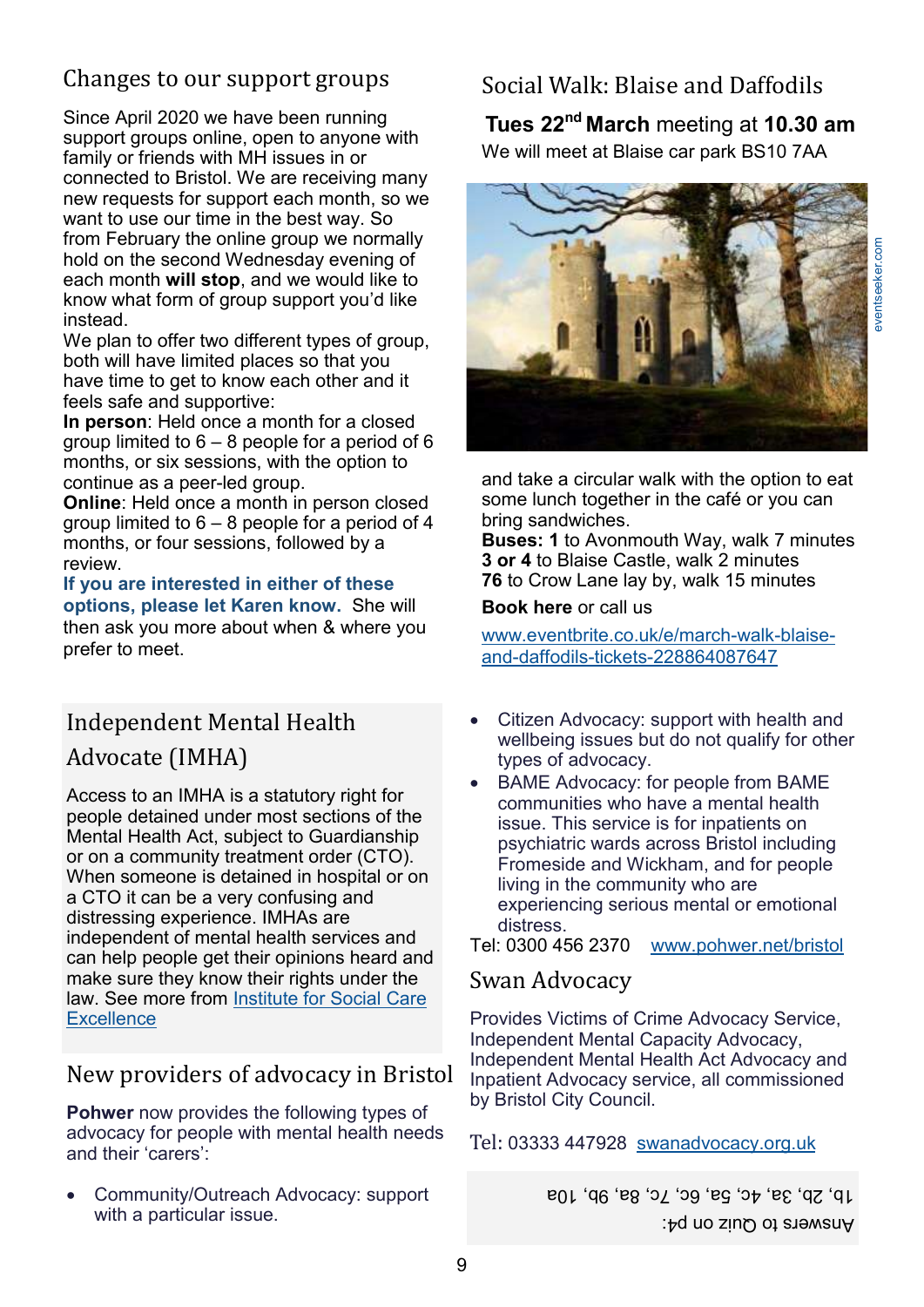## Knowle West 'Hub' Drop in for family & friends

Rethink Bristol are starting a new 'hub' dropin at Knowle West health Park, for people to drop in and meet staff from the Rethink Carers and Community support service. Fortnightly dates to be announced.

## Mindfulness taster sessions

The next Mindfulness For Carers Taster sessions are on Thursday evening 3 March at 7-8.15

- Make space/ time for yourself, and feel less run down and fatigued
- Feel less isolated and more supported
- Strengthen your resilience and work toward maintaining a hopeful outlook [www.themindfullife.co.uk](http://www.themindfullife.co.uk)

Please get in touch with Penny by sending an email to: [info@themindfullife.co.uk](mailto:info@themindfullife.co.uk)

#### **Siblings Support Group**

A [peer support group](https://www.rethink.org/help-in-your-area/support-groups/bristol-siblings-group/) held online for brothers & sisters of people with mental illness. New members please email [bristolsiblingsgroup@rethink.org](mailto:bristolsiblingsgroup@rethink.org) for more **information** 

#### **South West Carers for BPD**

A peer support group held online for families of people with Borderline Personality Disorder. New members please email [swcarersbpdgroup@rethink.org](mailto:swcarersbpdgroup@rethink.org)

## Anxiety and the Halo Effect

Take a look at this interesting blog about mental health topics and research by local trainer and researcher Phil Harris, including a summary of research into how perfectionism can turn into depression and anxiety. [www.philharris.online/post/the](https://www.philharris.online/post/the-halo-effect-anxiety)-halo-effect[anxiety](https://www.philharris.online/post/the-halo-effect-anxiety)

"As much as it feels good to do well and be praised for it," writes the head researcher Dr. Vaillancourt "youth need to accept that achieving perfection is not possible. It is important for them to understand that everyone has strengths and weaknesses, and that is what makes us human… it is particularly important for parents and educators to foster environments of selfacceptance. Avoid putting pressure on youth to be perfect and instead acknowledge their successes, even the little ones, as well as their effort. Also, work to counteract "all-ornothing" thinking (i.e., standards are either met or not met). Not attaining perfection does not mean one is a failure."

#### **OCD group restart**

This peer led group is open to anyone who experiences OCD (whether formally diagnosed or not) and anyone supporting someone with OCD.

The group will run every Tuesday between 2.30 and 3.30pm on Zoom. If you are interested you can get in touch with Julie Bevan or Tracey Tainton at the Independent Mental Health Network (IMHN) julie.bevan@imhn.org [www.imhn.org](https://protect-eu.mimecast.com/s/PWfKCVPpXtBQL9hJXYMh?domain=imhn.org)

## Soundwell Music Therapy Trust

Run music groups for unpaid carers online once a month on Friday mornings. This is a supportive group, facilitated by music therapists, where group members are invited to share music that's significant to them which we listen to together, to talk about music and sometimes to try some live music making together. The group is a way to connect with other carers, take some time for yourself, support your wellbeing and boost mood.

Contact Duncan Stagg on [07423400655](tel:07423400655) or email [duncan.stagg@soundwell.org.uk](mailto:duncan.stagg@soundwell.org.uk) [www.soundwell.org.uk](https://protect-eu.mimecast.com/s/-nQSCJqD0TvxWQcGIGGV?domain=soundwell.org.uk/)



## Thanks!

Many thanks to Helen, who sent this photo of a sensible squirrel preparing for his or her winter feast.

Do send us your photos for inclusion in our next newsletter, as well as any items that may be of interest to others.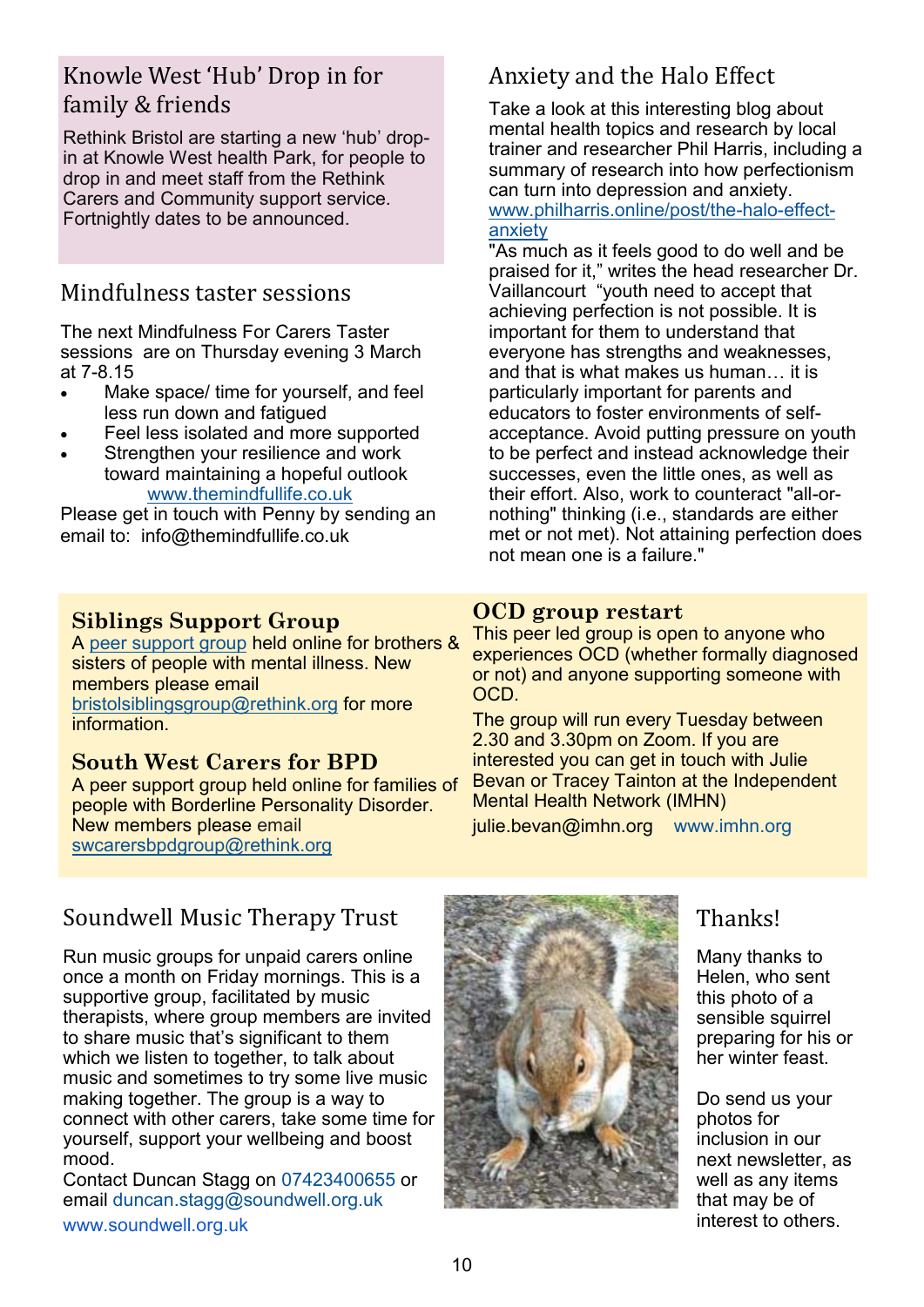## The Righting Reflex

Motivational Interviewing (MI) is a conversational stye that can be helpful to consider in our everyday interactions, including with those closest to us, and especially with those who have habits we think are unhelpful for them... or for us.



Nicky Noble, an MI educator at the University of the West of England who uses it in her mental health work, in her excellent workshop

for Rethink Carers Service introduces some of the most relevant and practical concepts, and for those of you who have not been able to attend it but would like to explore the topic, she recommends 'Lifting the Burden' and 'The Righting Reflex' in particular from these pages:

[psychwire.com/motivational](https://psychwire.com/motivational-interviewing/resources)-interviewing/

Another useful concepts is that of the Stages of Change, a basic understanding of which can help us see when change is most likely to happen, and avoid 'nagging' when it is unlikely to have a positive effect.

*The 'righting reflex' is the desire to 'fix' or offer advice or information when someone presents you with a problem which requires change to be made.*

*When it is used, often the response from the person considering making a change is to intuitively argue against it. Rather than helping people and inspiring change, the 'righting reflex' can unintentionally make people feel bad, and perhaps even more likely to ignore or push back against the advice that was intended to help them. [wiseducationblog.](https://wiseducationblog.com/2020/11/01/the-righting-reflex-when-helping-isnt-always-helpful/) [com](https://wiseducationblog.com/2020/11/01/the-righting-reflex-when-helping-isnt-always-helpful/)*

## People at the heart of care: adult social care reform white paper

Rethink Policy team are working with the Department of Health and Social Care, and they are currently working on the carers strand of the work.

Through their individual and group work with families and friends across Bristol, Margaret and Karen are able to inform regular meetings which are held to share good practice across the many carers services Rethink runs nationally. As a campaigning voice for carers and service users we continue to monitor carers needs and feed in carers views on good practice and also where things could be improved. This work influences and support service development. If you are interested in this work, see

[www.rethink.org/get](https://www.rethink.org/get-involved/campaign-with-us/)-involved/campaign-with-us/

## New job at Rethink Carers Service

We have a unique opportunity in the Carers Service to recruit someone for up to 6 months on a paid bank contract (18.5 hrs per week) using their lived experience to contribute as part of the carers team. As a Bank carers worker, you will support us to deal promptly with the growing numbers of carers requesting/needing support from our Bristol service.

As a carer you will already have important qualities such as respect, empathy, ability to communicate and listen with a patient approach. An understanding of cultural diversity and a commitment to inclusion are key for this role.

You will join a friendly and supportive team and be offered opportunities to develop and learn new skills. Please contact

*[bristolcarers@rethink.org](mailto:bristolcarers@rethink.org)* For additional information please contact Margaret on 0796 7811146 .